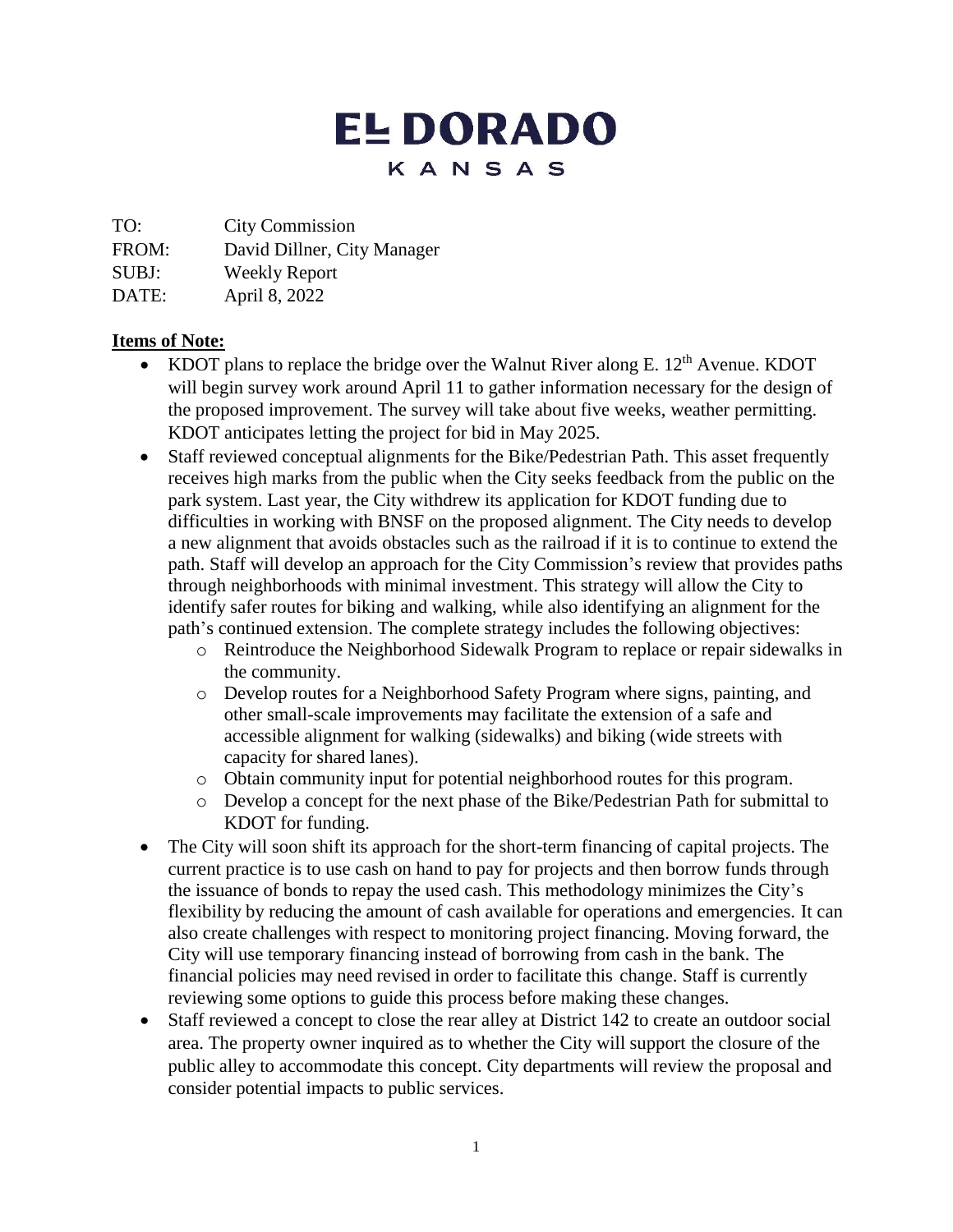- This past week, I articulated a vision for the organizational culture to guide the municipal organization. The vision *"an organizational culture that strives for excellence through teamwork."* will guide the expectations I have for the organization's culture. Generally, I expect departments to work continuously towards higher-quality services. Everything the City does should seek to improve upon existing processes, behaviors, and systems to provide better services to the community. Many of the challenges the City faces as a municipal government will require collaboration with other departments, agencies, and stakeholders.
- The Police Department investigated 128 cases for the month of March, including 12 accidents, 11 drugs charges, 5 sex offenses, and 12 thefts. Year-to-date, the department has investigated 438 cases compared to 415 during the same period a year ago (+5%). The department issued 154 citations issued through March compared to 206 citations a year ago (-25%). The Police Department responded to 1,198 calls for service through March compared to 1,161 through March 2021 (+3%). The department's clear/close rate for cases for the year is 69%.

| <b>Municipal Court Monthly Revenue - March 2022</b> |          |           |           |
|-----------------------------------------------------|----------|-----------|-----------|
|                                                     |          |           |           |
|                                                     | 2022     | 2021      | 2020      |
| Fines                                               | \$17,637 | \$27,194  | \$23,057  |
| <b>LEC Court Costs</b>                              | \$9,857  | \$13,348  | \$11,130  |
| Law Enforcement Fund                                | \$2,682  | \$3,403   | \$3,188   |
| Miscellaneous Fees                                  | \$3,751  | \$3,561   | \$3,935   |
| Restitution                                         | \$516    | \$270     | \$799     |
| <b>Attorney Fees</b>                                | \$390    | \$646     | \$335     |
| <b>Monthly Totals</b>                               | \$34,832 | \$48,422  | \$42,443  |
| <b>Court Revenue - YTD</b>                          | \$77,745 | \$100,970 | \$126,618 |
| <b>March</b>                                        | 2022     | 2021      | 2020      |
|                                                     |          |           |           |
| Driving Under the Influence                         | 4        | 9         | 5         |
| Notice to Appear/Violations                         | 211/247  | 560/651   | 594/696   |
| Warrants Issued                                     | 23       |           |           |
| <b>Warrants Served</b>                              | 6        |           |           |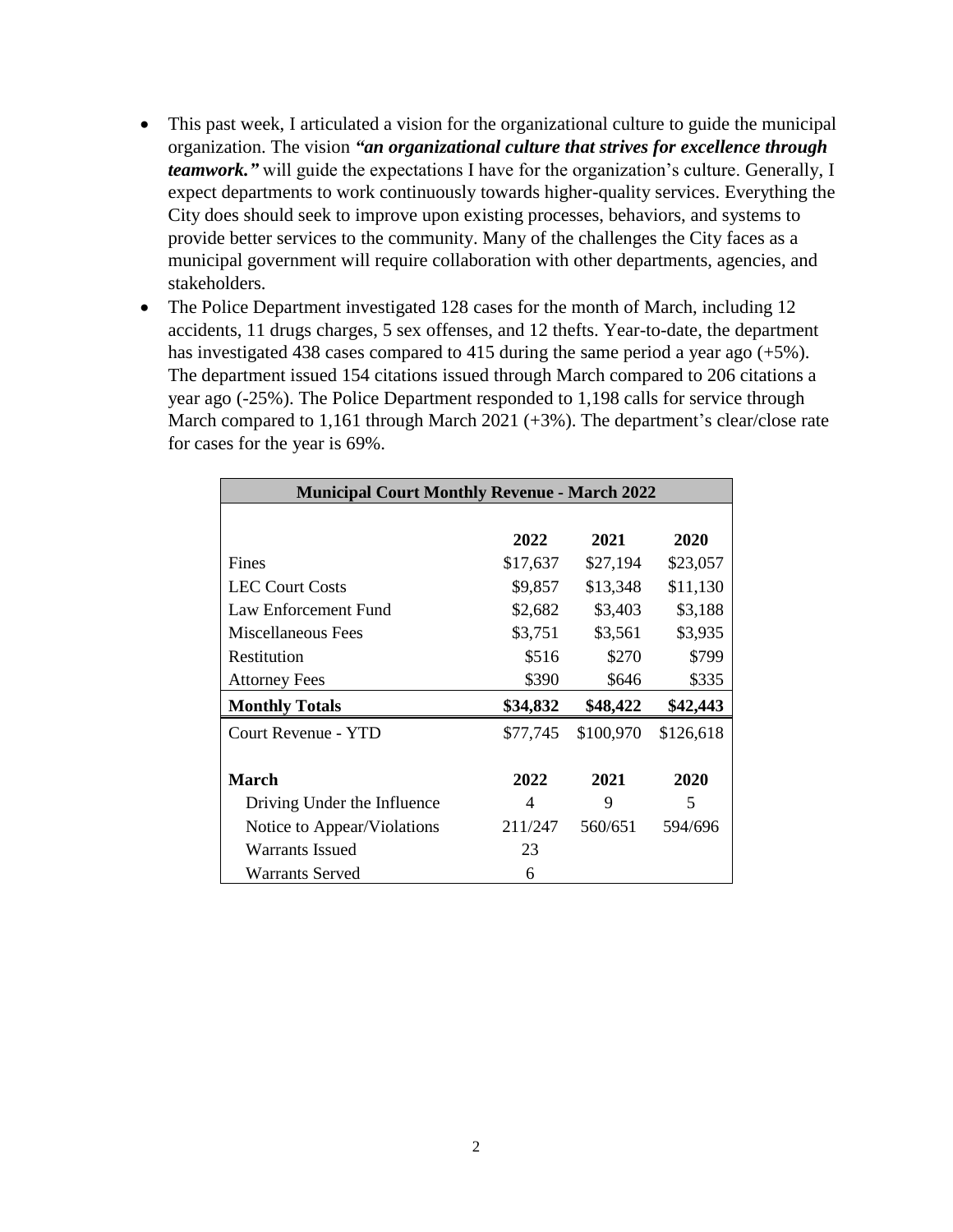



• There will not be a work session next week. I will be out of the office chaperoning for the EHS Band trip to Winter Park, Colorado.

## **Personnel Update:**

- *Vacant and advertised positions:* Public Works Maintenance Worker (6), Assistant Court Clerk, Police Officer (3), Fire Captain, and Building Maintenance Worker.
- Chelsea Bearce resigned her position as Building Maintenance Worker to accept a private sector position.